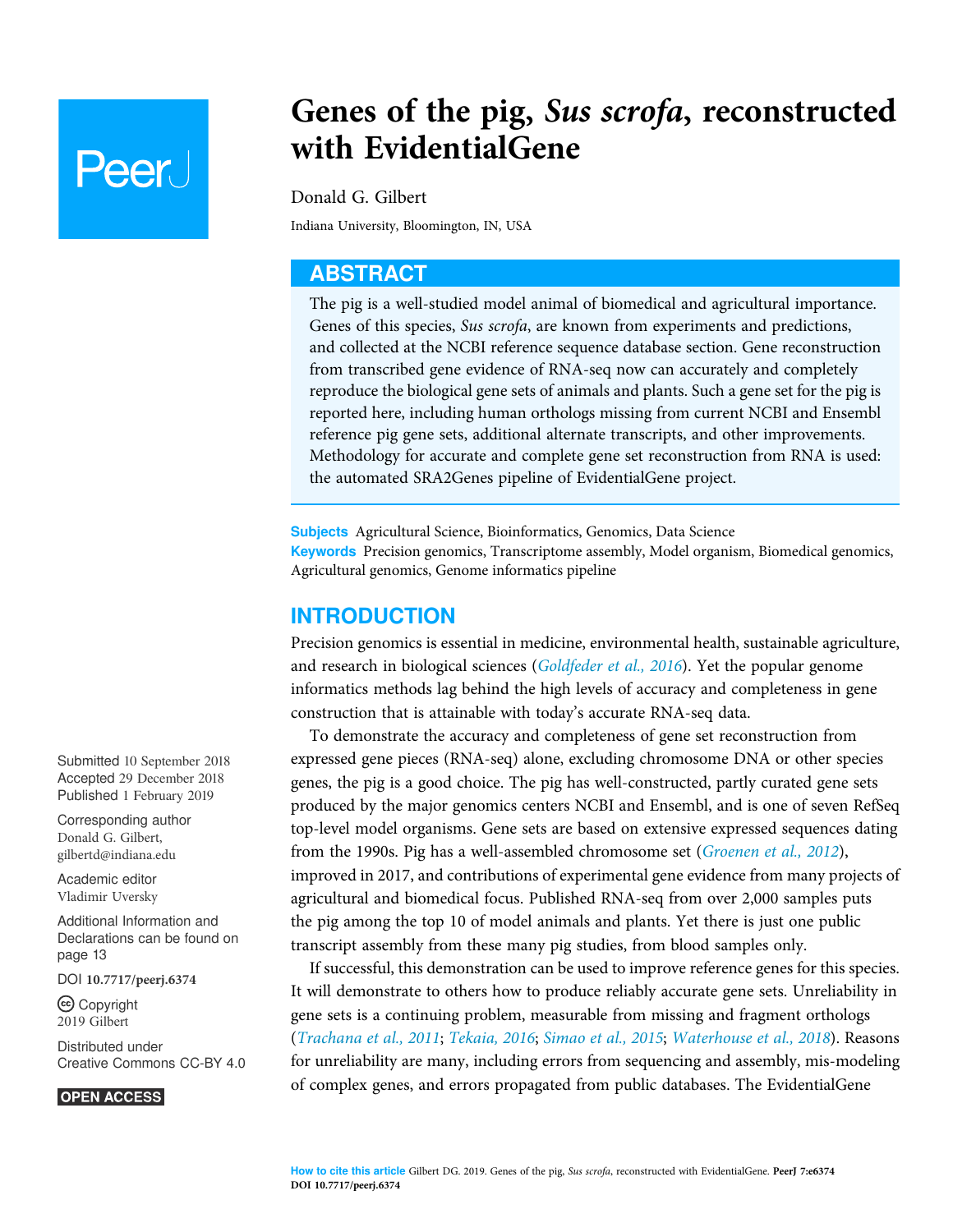project aims for a reliable solution that others can use, simple in concept, to obtain accurate gene sets from a puzzle box full of gene pieces.

Gene sets reconstructed by the author are more accurate by objective measures of homology and expression recovery, than those of the same species produced by popular methods. EvidentialGene has been developed in conjunction with reconstruction of gene sets for popular and model animals and plants such as arabidopsis, corn plant, chocolate tree, zebrafish, atlantic killifish, mosquitos, jewel wasp, and water fleas ([Gilbert, 2012](#page-13-0), [2013](#page-13-1), [2016](#page-13-2), [2017](#page-14-2)). These are more accurate than the same species sets produced by NCBI Eukaryotic Genome Annotation Pipeline (EGAP, [Thibaud-Nissen](#page-15-4) [et al., 2013](#page-15-4)), Ensembl gene annotation pipeline ([Curwen et al., 2004](#page-13-3)), MAKER genome-gene modeling ([Holt & Yandell, 2011](#page-14-3)), Trinity RNA assembly ([Grabherr et al.,](#page-14-4) [2011](#page-14-4)), Pacific Biosciences long RNA assemblies, and others.

Gene sets reconstructed by others using EvidentialGene methods are also more accurate ([Nakasugi et al., 2014](#page-14-5), [Mamrot et al., 2017](#page-14-6)), in independent assessments. However, some investigators do not apply necessary details of EvidentialGene methodology, or modify portions in ways that reduce accuracy. One impetus for this work is engineering a full, automated pipeline that others can more readily use, for these validated methods. Herein is reported a good quality gene set published in databases to aid future research and database improvements. The automated pipeline of SRA2Genes is introduced here with accurate genes for the pig model. EvidentialGene methodology will be detailed in other papers.

## MATERIALS AND METHODS

Materials for this pig gene set reconstruction are primarily four RNA source projects that were selected from over 100 in the SRA database, based on tissue sampling, methodology, and other factors. These four and gene evidence data materials are listed below in "Data and Software Citations." The NCBI SRA web query system allows search and retrieval by species and attributes including tissue, sex, sample type, and instrument type. Queries used to select these materials are listed in Data Citations. Evidence data sets for validation of this pig gene set include reference proteomes of human, mouse, cow and zebrafish, vertebrate conserved single copy gene proteins, and pig chromosome assembly. Data sets for comparison include recent NCBI and Ensembl pig genes, and expressed pig sequences (see Data Citations).

The selected RNA projects are pig1a ([PRJNA416432](https://www.ncbi.nlm.nih.gov/bioproject/?term=PRJNA416432), China Agricultural University), pig2b [\(PRJNA353772,](https://www.ncbi.nlm.nih.gov/bioproject/?term=PRJNA353772) Iowa State University, USDA-ARS), pig3c ([PRJEB8784,](https://www.ncbi.nlm.nih.gov/bioproject/?term=PRJEB8784) Univ. Illinois), and pig4e ([PRJNA255281](https://www.ncbi.nlm.nih.gov/bioproject/?term=PRJNA255281), Jiangxi Agricultural University, Nanchang, China). These four include 26 read sets of 1,157,824,292 read pairs, or 106,654 megabases. All these are paired-end reads from recent-model Illumina sequencers, ranging from 75 to 150 bp read length. Pig3c includes adult female and male tissues of muscle, liver, spleen, heart, lung, and kidney. Pig1a includes adult female tissues of two sample types. Pig2b includes tissue samples of brain, liver, pituitary, intestine, and others. Pig4e provides embryonic tissue RNA. Notably missing were head sensory organs, one result being that some eye, ear, nose and taste receptor genes are under-represented or fragmented in this reconstruction.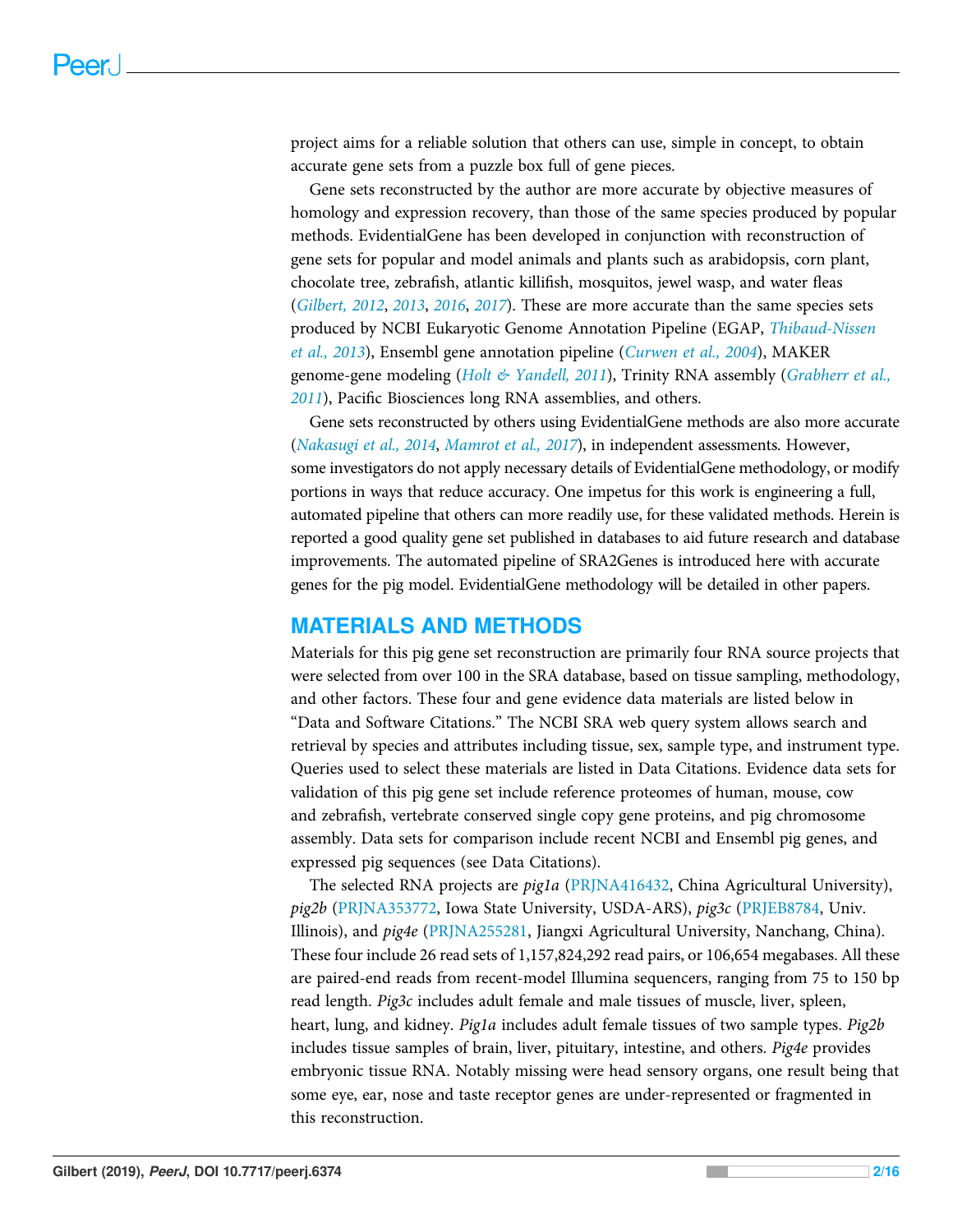Selection of these four projects was done with the objective of collecting all transcribed genes of the pig, within constraints on effort, using the author's experience in reading RNA database information on samples. A full range of tissues, sex, development stages of samples and accuracy of sequencing instruments are important criteria for transcript reconstruction. Collecting public RNA samples that include all expressible genes requires some trial and error, or very large computational effort for well-studied organisms. Of the many RNA source projects for pig, most samples are for specific tissues, often for mutant strains, with limited sample documentation, and for less accurate sequencer instruments.

EvidentialGene methods use several gene modeling and assembly components, annotates their results with evidence, then classifies and reduces this over-assembly to a set of loci that best recovers the gene evidence. Each component method has qualities that others lack, and produces models with better gene evidence recovery. Gene reconstruction steps are ([Gilbert, 2012](#page-13-0)): 1. produce several predictions and transcript assembly sets with quality models; 2. annotate models with available gene evidence (transcript introns, exons, protein homology, transposon, and other); 3. score models with weighted sum of evidence; 4. remove models below minimum evidence score; 5. select from overlapped models at each locus the highest score, and alternate isoforms, including fusion metrics (longest is not always best); 6. evaluate resulting best gene set (i.e., compare to other sets, examine unrecovered gene evidence); 7. re-iterate the above steps with alternate scoring to refine. Evidence criteria for genes are, in part, protein homology, coding/non-coding ratio, RNA read coverage, RNA intron recovery, and transcript assembly equivalence.

For RNA-only assembly, this paradigm is refined at step 2–4 to introduce a coding-sequence classifier ([Gilbert, 2013](#page-13-1)), which reduces large over-assembly sets (e.g., 10 million models of 100,000 biological transcripts) efficiently, using only the self-referential evidence of coding sequence metrics (protein length and completeness, UTR excess).

CDS overlap by self-alignment identifies putative gene loci and their alternate transcripts, similarly to how CDS overlap by alignment to chromosomal DNA is used in traditional genome-gene modeling to classify loci. This CDS classifier, in tr2aacds.pl pipeline script, uses the observed high correlation between protein completeness and homology completeness, making a computationally efficient classifier that will reduce the large over-assembly set to one small enough that the additional evidence classifications are feasible to refine this rough gene set to a finished one, using evidence of protein homology, expression validity, chromosomal alignment, and others.

An automated pipeline, SRA2Genes, with methods outlined above, is used for this pig gene reconstruction. It includes RNA-seq data fetching from NCBI SRA, over-assembly of these data by several methods and parameters, transcript assembly reduction with coding-sequence classifier, protein homology measurement, sequencing vector and contamination screening, gene annotation to publication quality sequences, and preparation for submission to transcript shotgun assembly archive (TSA). Each project RNA data table is returned by SRA web query, as srapig-PRJNA416432.csv for pig1a.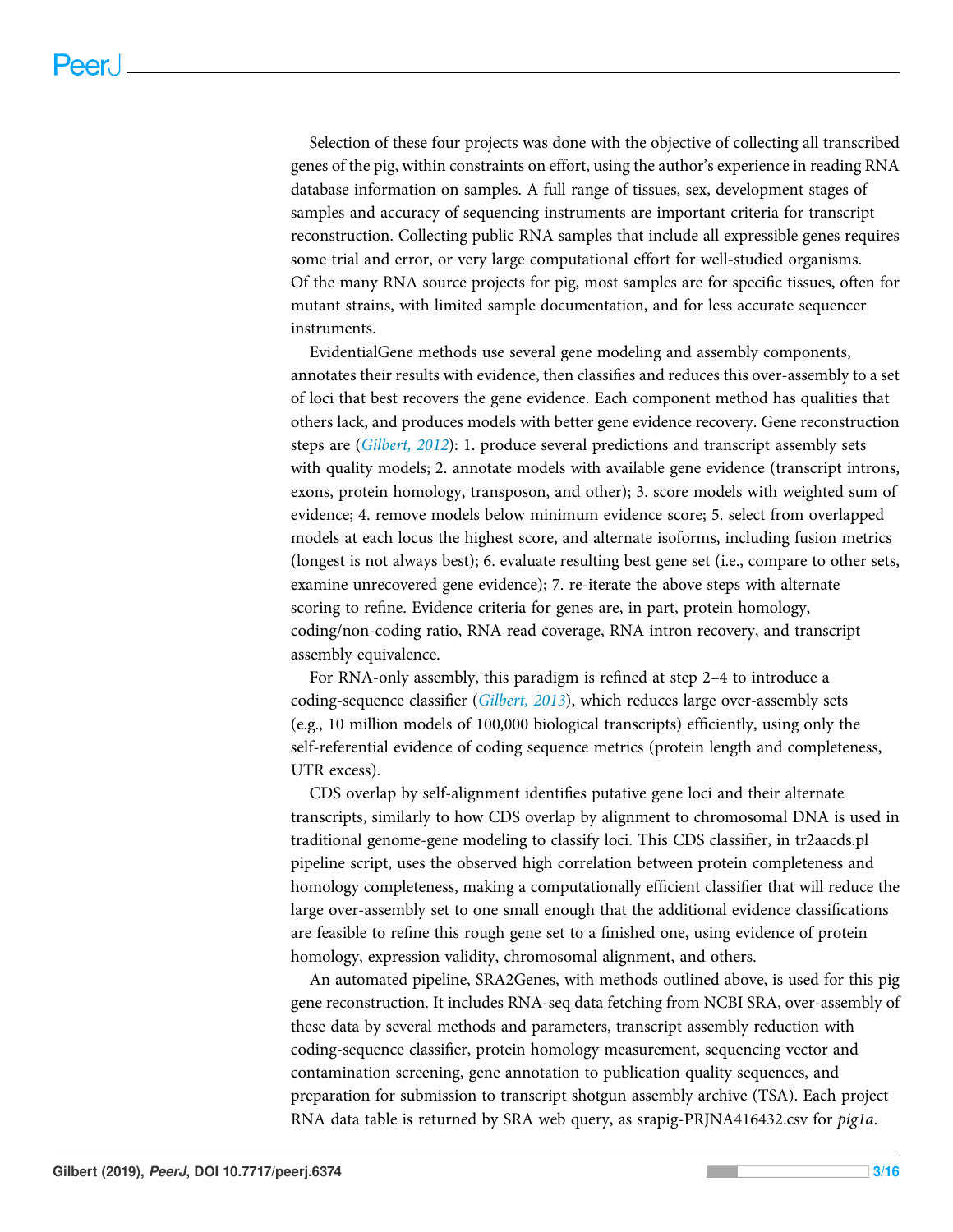The program is run with this data table, as for *pig1a*, to fetch data and produce cluster batch scripts for compute steps: "\$evigene/scripts/evgpipe\_sra2genes.pl -SRAtable srapigPRJNA416432.csv -runname=pig1a -NCPU=8 -log." Each of the four projects' RNA set was assembled this way, to the step of non-redundant gene set with alternate isoforms. Then a single gene set is produced, by combining these four reduced assemblies as input transcripts to SRA2Genes. [Supplemental Archive 4](http://dx.doi.org/10.7717/peerj.6374/supp-4) contains scripts used for this. Details of the components, their options and configurations for gene reconstruction that are used in this automated pipeline are contained in the public release of software and data (see 'Results'), as built during development with many animal and plant gene sets.

Assemblers used for all four RNA samples are Velvet/Oases ([Schulz et al., 2012](#page-14-7)), idba\_tran ([Peng et al., 2013](#page-14-8)), SOAPDenovoTrans ([Xie et al., 2013](#page-15-5)), and Trinity ([Grabherr et al., 2011](#page-14-4)). K-mer sizes are computed to span the read sizes in, usually, 10 steps. As observed in this and other RNA assembly studies, k-mer of 1/2 read size produces the single most complete set, however, most k-mer sizes produce some better gene assemblies, due to wide variation in expression levels and other factors ([Zhao et al.,](#page-15-6) [2011](#page-15-6); [Peng et al., 2013](#page-14-8); [Bankevich et al., 2012](#page-13-4)). Strongly expressed, long genes tend to assemble well with large k-mer. Both non-normalized and digitally normalized ([Crusoe](#page-13-5) [et al., 2015](#page-13-5)) RNA sets were used; each method produces a somewhat different set of accurate genes.

To create a single species gene set, secondary runs of SRA2Genes are performed, starting from the combined transcript set of assembly/reductions on four samples. Several intermediate runs were used in this way, assessing gene set completeness. For instance, *pig4e* sample was added after the merging of *pig1a*, 2b, 3c samples (all adult tissues) found a deficit for embryonic genes. After merging four project over-assemblies, reference protein assessment identified fragment models. These were targeted for further assembly with rnaSPAdes (*[Bankevich et al., 2012](#page-13-4)*) to finish fragment assemblies. Prior work with several methods of assembly extension has proven to be unreliable, including assemblers Oases, SOAP and idba. These typically extend fragments by sequence overlap alone, but rarely produce longer coding sequences, instead indel errors, and fused genes are frequent artifacts. rnaSPAdes, unlike the others, uses a graph of paired reads to extend partial transcripts, and may prove more reliable. Five merges of all four samples were done, with addition of new transcript assemblies to replace missing or fragmented models.

# RESULTS

#### Data and software result public access

An open access, persistent repository of this annotated pig gene data set is at <https://scholarworks.iu.edu/> with [DOI 10.5967/K8DZ06G3.](http://dx.doi.org/10.5967/K8DZ06G3) Transcriptome Shotgun Assembly accession is DQIR01000000 at DDBJ/EMBL/GenBank, BioProject [PRJNA480168](https://www.ncbi.nlm.nih.gov/bioproject/?term=PRJNA480168), for these annotated transcript sequences. Preliminary gene set is at [http://eugenes.org/EvidentialGene/vertebrates/pig/pig18evigene/.](http://eugenes.org/EvidentialGene/vertebrates/pig/pig18evigene/) EvidentialGene software package is available at <http://eugenes.org/EvidentialGene/> and at <http://sourceforge.net/projects/evidentialgene/>.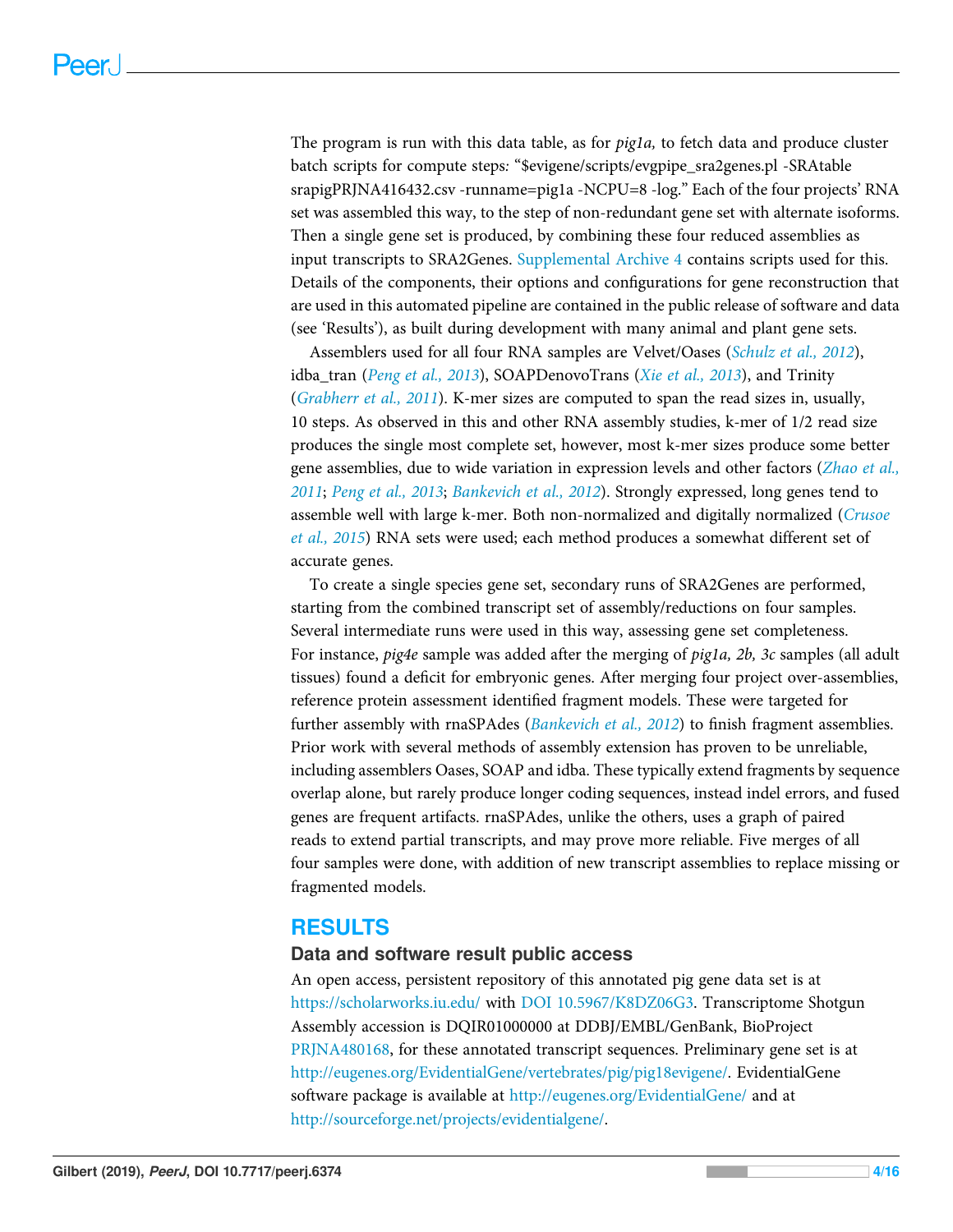#### <span id="page-4-0"></span>Table 1 Sus scrofa (pig) gene set numbers, summary output of SRA2Genes, version Susscr4EVm. 39,879 gene loci, all supported by RNA-seq, most also have protein homology evidence 39, 879 (100%) are protein coding, 0 are non-coding All genes (100%) are assembled from RNA evidence, 0 are genome-modeled 25,383/39,879 (64%) have protein homology to other species genes. 316,491 alternate transcripts are at 25,512 (64%) loci, with 5 median, 12.4 ave, transcripts per locus, with 756 alts maximum, 1,079 loci have 50+ alts, 8,453 have 10+ alts, 27,473 (69%) have complete proteins, 12,406 have partial proteins, of 39,879 coding genes 37,918 (95%) are properly mapped to chromosome assembly ( $\geq$ 80% align), 1,144 partial-mapped coverage (10% < align <80%), 817 are ∼un-mapped genes (align < 10%), 6,746/37,918 (18%) are single-exon loci of those mapping  $\geq$  50% to genome, 3,274 of these have homology to other species genes. 92,627 are culled loci, not in public gene set, but with some unique sequences. 99 culls are multi-exon, well aligned; 87,515 are single exon, well aligned, 1,082 are partially mapped, and 3,931 are poorly aligned to chromosomes. 13,658 culls have protein homology, 78,969 lack it. 175,793 are culled alternate transcripts, at both public and culled loci, redundant in splicing patterns to public alternates, or lacking in alignment or evidence. Gene locus IDs: Susscr4EVm000001t1 .. Susscr4Evm137575t1, Alternate transcripts have ID suffix t2 .. t100. Evm000001 is the longest protein, ID numbers are ordered by protein size, mostly. Culled transcripts are those initially classed as unique coding sequences, but re-classified as redundant, or lacking sufficient evidence, by chromosome alignment and homology evidence. These are separate from the public gene set as low quality, but are available as expressed transcripts, that may be recovered with further evidence.

The results of gene assembly for each of 4 data sources are summarized as pig1a 11,691,549 assemblies reduced to 595,497 non-redundant coding sequences (5%), pig2b 3,984,284 assemblies reduced to 404,908 (10%), pig3c 8,251,720 assemblies reduced to 564,523 (7%), and pig4e, a smaller embryo-only RNA set, of 1,955,018 assemblies to 134,156 (7%). These 4 reduced assemblies are then used in secondary runs of SRA2Genes, starting with these as input transcripts. Secondary runs were performed as noted in Methods, with reference homology assessment, to ensure all valid homologs are captured. Some fragment gene models were successfully improved by additional assembly with rnaSPAdes (16,168 or 5% of final transcripts, including 1,571 loci with best homology). [Supplemental Archive 4](http://dx.doi.org/10.7717/peerj.6374/supp-4) contains scripts generated by SRA2Genes and used to assemble, reduce, annotate and check sample pig1a on cluster compute system; these are also available in the above noted scholarworks.iu. edu repository.

The final gene set is summarized in [Table 1](#page-4-0) by categories of gene qualities and evidences. Only coding-sequence genes are reported here. The number of retained loci include all with measurable homology to four related vertebrate species gene sets, and a set of non-homologs, but expressed with introns in gene structure, two forms of gene evidence that provide a reliable criterion. The number with homology is similar to that of RefSeq genes for pig. The expressed, multi-exon genes add 15,000 loci, which may be biologically informative in further studies. The pig RefSeq gene set has 63,586 coding-sequence transcripts at 20,610 loci, of which 5,177 CDS at 5,056 loci have exceptions to chromosome location (indels, gaps, and RNA/DNA mismatch). Non-coding genes are not reported in this Evigene pig set as they lack strong sequence homology across species and are more difficult to validate.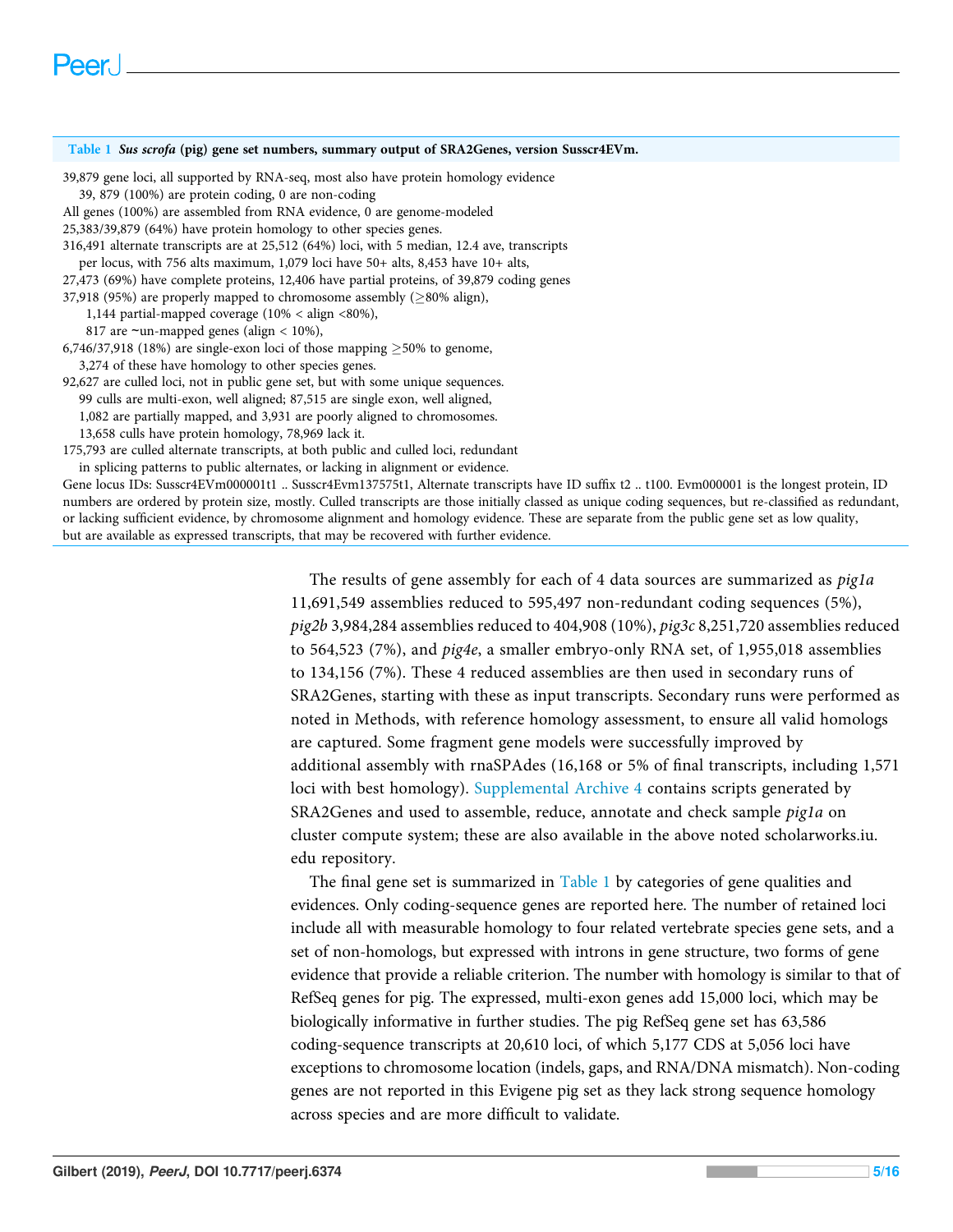| Geneset                       | Align  | <b>Miss</b> | Frag           | <b>Best</b> |  |  |  |  |
|-------------------------------|--------|-------------|----------------|-------------|--|--|--|--|
| A. Vertebrate conserved genes |        |             |                |             |  |  |  |  |
| Evigene                       | 447 aa | 8           | 10             | 776         |  |  |  |  |
| <b>NCBI</b>                   | 440 aa | 17          | $\overline{c}$ | 80          |  |  |  |  |
| Ensembl                       | 431 aa | 14          | 20             | na          |  |  |  |  |
| B. Human reference genes      |        |             |                |             |  |  |  |  |
| Evigene                       | 97%    | 0.7%        | 1.4%           | 30%         |  |  |  |  |
| <b>NCBI</b>                   | 96%    | 0.7%        | 0.7%           | 7%          |  |  |  |  |
| Ensembl                       | 95%    | 0.9%        | 1.1%           | 3%          |  |  |  |  |

<span id="page-5-0"></span>Table 2 Sus scrofa gene sets compared for gene evidence recovery: (A) conserved vertebrate genes in pig gene sets (BUSCO), (B) human reference genes (Homo sapiens RefSeq).

Note:

Scores are the count for (A), and percent of reference count ( $n = 37,883$ ) for (B). Align = alignment to reference proteins, as percent (B) or amino average (A), Frag = fragment alignment, size <50% of reference, Miss = no alignment, Best = percent (B), or count (A) of greater alignments in pairwise match to each reference gene.

[Table 1](#page-4-0) is a computed summary of gene categories produced at the final step of SRA2Genes, following annotations and validations. The extended gene set includes culled transcript sequences, which do not meet criteria for homology or unique expression, but which pass other criteria for unique transcripts: 92,627 culled loci, and 175,793 culled alternate transcripts. Further evidence may indicate some of these are valid. The published gene data set includes mRNA, coding, and protein sequences in FastA format for the public set (pig18evigene\_m4wf.public mrna, cds and aa), and the culled set (pig18evigene\_m4wf.xcull\_ mrna, cds and aa). There are two sequence object-annotation tables, pig18evigene\_m4wf.pubids (gene locus and alternate public ids, object ids, class, protein and homology attributes), and pig18evigene\_m4wf.mainalt.tab (locus main/alternate linkage for original object ids). A gene annotation table pig18evigene\_m4wf.ann.txt contains public ids, name, protein, homology, database cross references, and chromosome location annotations. Chromosome assembly locations to RefSeq pig genome are given in pig18evigene\_m4wf.mrna.gmap.gff in GFF version 3 format.

The [Table 2A](#page-5-0) scores are measured against vertebrate conserved genes (BUSCO subset of OrthoDB v9, *Simao et al.*, 2015). These scores are counts relative to 2,586 total conserved genes, but for the Align average of amino bases. Full is the count of pig genes completely aligned to conserved proteins. [Table 2B](#page-5-0) has scores for human gene alignments, percentages relative to all reference genes found in either pig set ( $n = 37,883$ ), calculated from table of "blastp -query human.proteins -db two\_pigsets.proteins -evalue 1e-5." These proteins include 19,122 of 20,191 (95%) of human gene loci. [Tables S1](http://dx.doi.org/10.7717/peerj.6374/supp-1) and [S2](http://dx.doi.org/10.7717/peerj.6374/supp-2) have the pair-wise pig gene alignment scores from which summary [Tables 2A](#page-5-0) and [2B](#page-5-0) are computed.

Average homology scores are nearly same for these gene sets (human alignment averages are Evigene 585aa, NCBI 586aa, Ensembl 568aa, Ensembl is significantly lower by t-test), but they differ at many individual loci. The "Best" columns in [Table 2](#page-5-0) indicate a subset of Evigene that can usefully improve the NCBI gene set: 3,200 proteins have improved human gene homology to greater or lesser extent, while 4,500 of Ensembl genes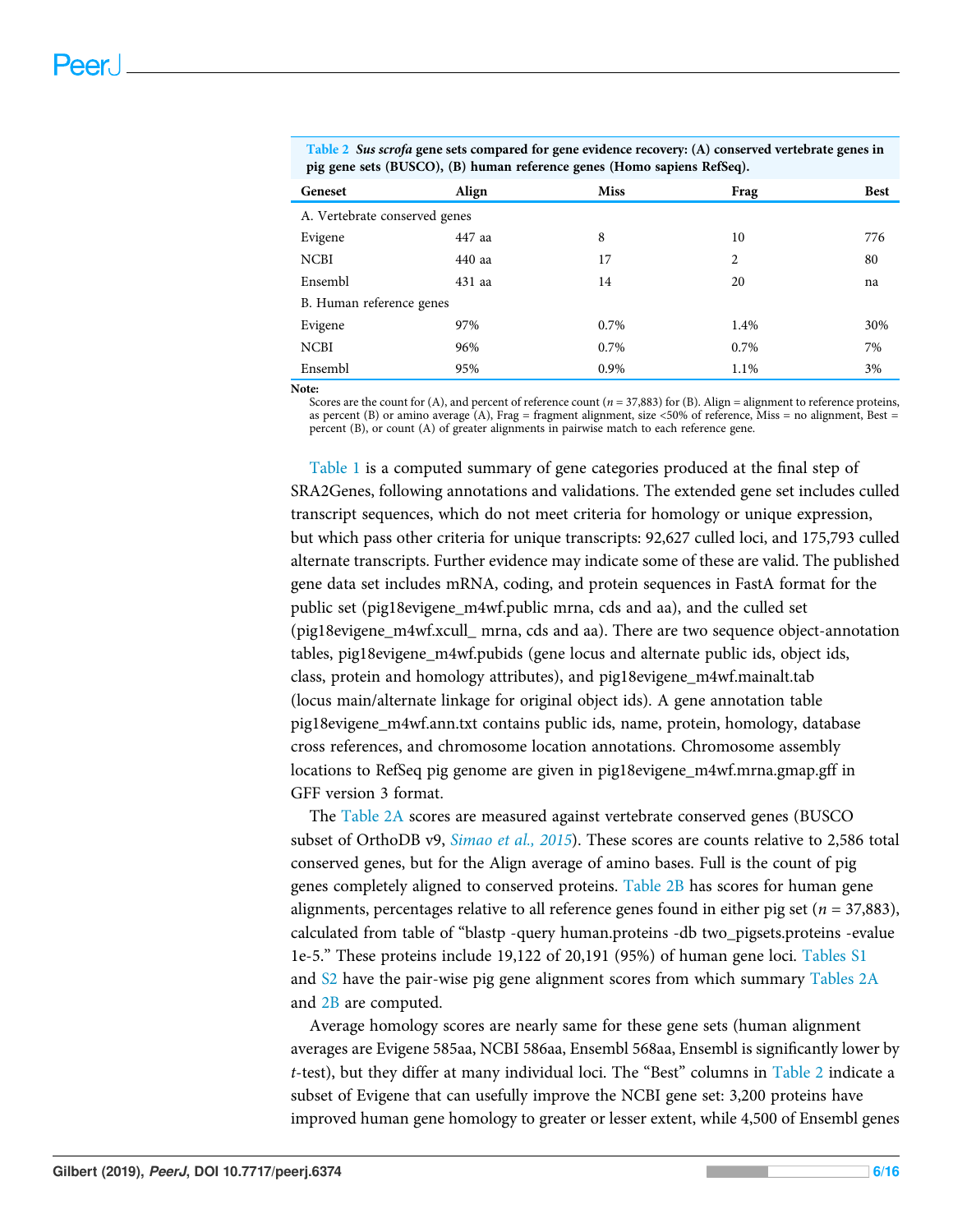can be improved by this metric. A total of 283 of Evigene improvements have no pig RefSeq equivalent, including the nine vertebrate conserved BUSCO genes missing from the NCBI set. A total of 121 of the improved coding genes are modeled as non-coding in RefSeq, which can be better modeled as coding genes with exceptions in chromosome mapping. A total of 548 have a RefSeq mRNA that is co-located with an Evigene model, but notably deficient in human gene alignment (i.e., a fragment or divergent model), while a majority of 1,048 improvements have small, exon-sized differences, as alternate transcripts to existing RefSeq loci.

[Supplemental Information 3](http://dx.doi.org/10.7717/peerj.6374/supp-3) contains genome map figure examples of ten Evigene improved loci, vs NCBI and Ensembl locus models. Most of these cases have gene models from all three sets, however, Ensembl is missing a model of the longest animal gene TITIN [\(Fig. S5](http://dx.doi.org/10.7717/peerj.6374/supp-3)) and early endosome antigen 1 ([Fig. S2,](http://dx.doi.org/10.7717/peerj.6374/supp-3) EEA1). In some of these examples, NCBI and/or Ensembl have a fragment model missing more than 50% of coding exons. A chromosome assembly error is inferred at a gamma-tubulin locus, where both NCBI and Ensembl models lose coding sequence and orthology at the same map position ([Fig. S3](http://dx.doi.org/10.7717/peerj.6374/supp-3), TUBGCP6). Many structure differences are in the nature of alternate isoforms, where an Evigene isoform has greater homology to a human gene. There are many more alternate isoforms in Evigene models than in the other two gene sets.

Alternate transcripts share one or more coding exons for each gene locus, and have unique splice patterns, found with alignment to the pig chromosomes. This is a usual validation measure for alternate transcripts, and as indicated above the validation steps removed (or culled) those with redundant splice patterns. The 64% of loci with alternates ([Table 1](#page-4-0)) compares to 75% of human loci with alternates, and surpasses NCBI and Ensembl pig gene sets, both with alternates at about 50% of loci. These alternate transcripts, all from RNA assemblies, contribute many unique additions that are homologous to human isoforms. Of the 19,122 human genes with pig gene homology, 14,938 have human alternates. Considering only the longest, primary human isoform, there is no significant difference in average alignment of NCBI and Evigene pig proteins, and as noted above Ensembl set has a sig. lower alignment. But when unique pig isoform alignments to human alternates are measured, the Evigene set significantly surpasses both NCBI and Ensembl alternate homology. This is the unique alternate alignment relation: pig\_g1a2  $\times$  human\_g1a2 is greater than pig\_g1a1  $\times$  human\_g1a2, where pig\_g1a1  $\times$  human\_g1a1 is longest alignment, and pig, human g1a2 are alternate isoforms. Evigene alternates with unique human isoform alignment contribute an added 59 aa alignment for the average human locus, 10% of primary alignment, vs 44 aa for NCBI, and 41 aa for Ensembl (significant at  $p < 0.0001$ ), and 50% of human gene loci have one or more unique Evigene alternates with homology, vs 39% for NCBI or Ensembl alternate isoforms. These alternate isoforms are included in [Table S2](http://dx.doi.org/10.7717/peerj.6374/supp-2) homology comparisons, and gene map figures in [Supplemental Information 3](http://dx.doi.org/10.7717/peerj.6374/supp-3) show examples with Evigene alternates with improved homology.

Many of the 15,000 putative genes that lack homology to human, cow, mouse, or fish RefSeq genes do have homology by other measures. With non-redundant NCBI protein database, 11% of these have a significant match, to uncharacterized genes in other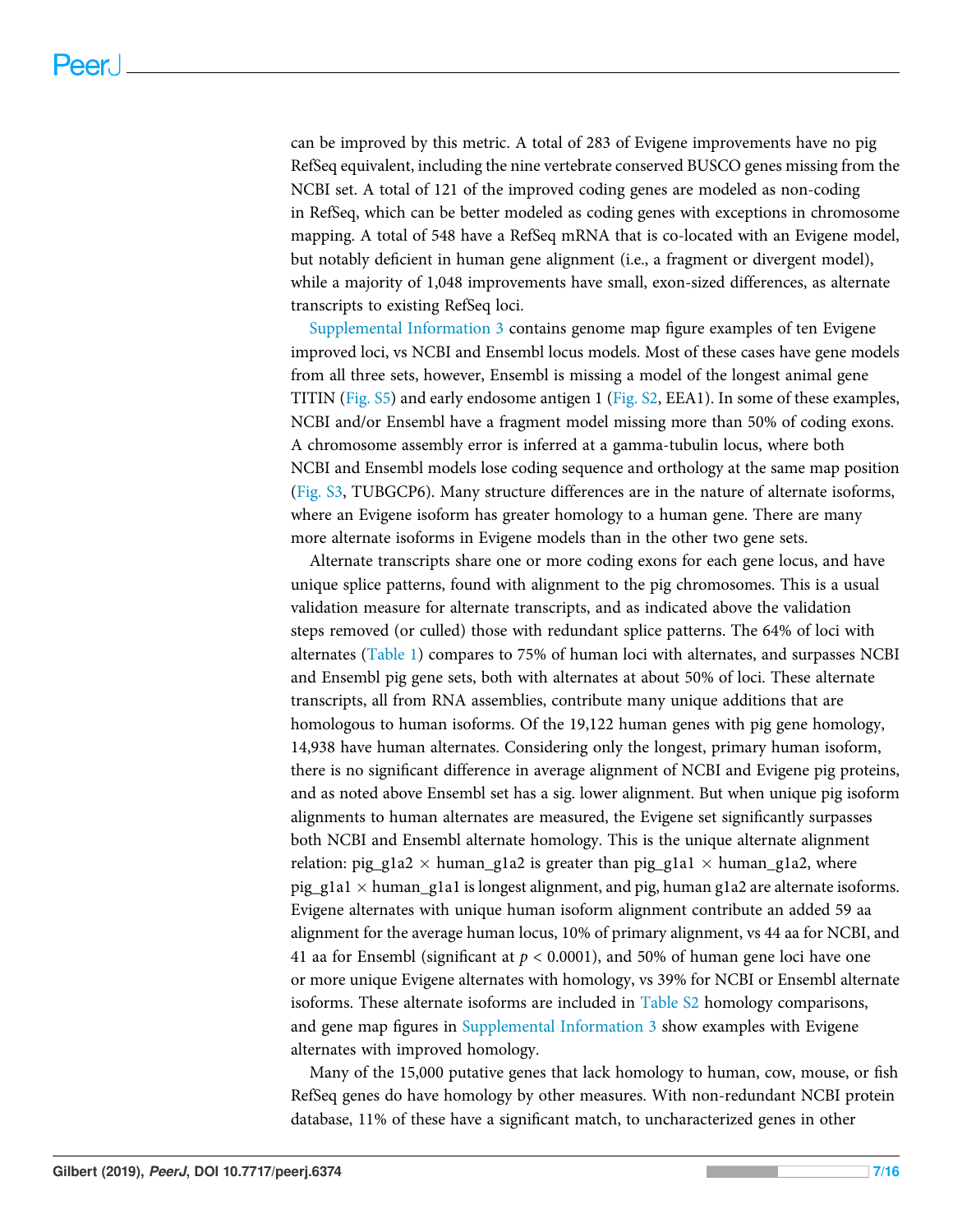| Method          | Miss $(\%)$    | Frag (%) | Short $(\%)$ |
|-----------------|----------------|----------|--------------|
| A. Sample Pig1a |                |          |              |
| Velvet          | 5              | 7        | 23           |
| Idba            | 8              | 12       | 30           |
| Soap            | 12             | 16       | 36           |
| Trinity         | 20             | 28       | 49           |
| B. Sample Pig2b |                |          |              |
| Illumina_all    | $\overline{4}$ | 6        | 20           |
| Illum_velvet    | 5              | 7        | 23           |
| PacBio+         | 12             | 15       | 33           |
| Note:           |                |          |              |

<span id="page-7-0"></span>Table 3 Assembler method effects on Human reference gene recovery in Pig gene sets: (A) sample Pig1a ([PRJNA416432\)](https://www.ncbi.nlm.nih.gov/bioproject/?term=PRJNA416432) and (B) sample Pig2b ([PRJNA353772](https://www.ncbi.nlm.nih.gov/bioproject/?term=PRJNA353772)).

Scores are percent of reference count ( $n = 37,883$ ) for Miss = no alignment, Frag = fragment alignment, size <50% of reference, Short = percent with size <95% of reference.

mammals or vertebrates, or endonuclease/reverse transcriptase transposon-like proteins, or as fragment alignments to characterized proteins. Coding alignment of these putative genes to the cow (Bos taurus) chromosome set, and calculation of synonymous/nonsynonymous substitutions (Ka/Ks), identifies from 13% to 28% have coding sequence conservation, the majority not identified as having protein homology in the other tests. These putative genes may include recently duplicated and modified coding genes, ambiguous non-coding/coding genes, as well as fragments of other genes, putative transposon residue, and untranslated but expressed genome regions.

The [Table 3A](#page-7-0) scores are for alignments to human gene with blastp, subset by assembler method for *pig1a* sample. [Table 3B](#page-7-0) scores for the *pig2b* sample are also subset by methods for alignment to human genes. This second project collected both Illumina RNA-seq (75 bp paired reads) and PacBio (<1–2, 2–3, 3–5 kb, >5 kb single reads from Pacific Biosciences instrument) from the same set of tissue samples. This PacBio assembly, which includes improvement using the Illumina RNA with Proovread, was done by that project's authors and published in SRA, under Bioproject [PRJNA351265.](https://www.ncbi.nlm.nih.gov/bioproject/?term=PRJNA351265) It is not used in this Evigene reconstruction, which uses instead Illumina sequences from the same pig sample and authors. The Ensembl pig gene build cited in comparison used these PacBio sequences only of  $pig2b$ , as well as the same  $pi3c$  RNA-seq Illumina sequences. The NCBI pig gene reconstruction likely used all or most of the same RNA samples used here.

The major option used for these various assemblies is k-mer size, the sub-sequence length for placing reads in the assembly graph structure. Different genes are best assembled with different k-mer sizes, depending on expression level, gene complexity, and other factors, that indicates why many assemblies of the same data but different options result in a larger set of accurate gene reconstructions. For [Table 3A](#page-7-0) sample, with read size of 150 bp, k-mers from 25 to 125 were used. k-mer of 105 returned the most accurate genes, for both velvet and idba methods. The range k70..k125 produced 5/10 of best models, range k40..k65 produced 4/10, and range k25..k35 the remaining 1/10 of best models.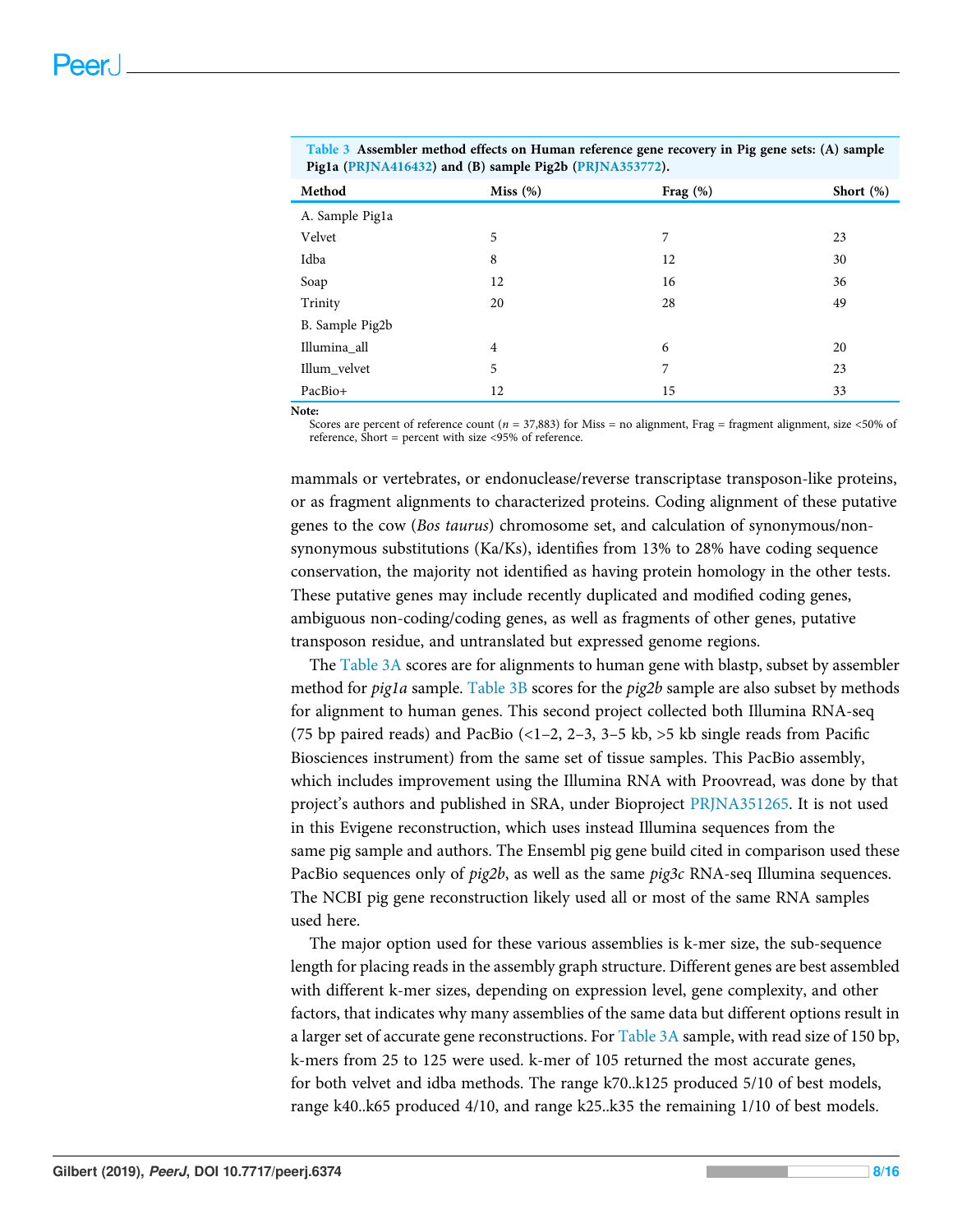The popular Trinity method underperforms all others, due part to its limited low k-mer option.

Sample *pig2b* [\(Table 3B](#page-7-0)) demonstrates the value of assembling accurate gene pieces (Illumina, 80% of reads have highest quality score in SRA), over inaccurate but longer sequences (PacBio, 15% of reads have highest quality score in SRA). This project sequenced pig RNA with both technologies, and PacBio assembly software plus Illumina RNA to improve PacBio sequence quality, to produce a gene set, that is, less accurate than that produced from the Illumina-only RNA, assembled with a competent short-read assembler.

# **DISCUSSION**

The main result of this demonstration compared with the NCBI RefSeq pig gene set is, on average, they are equally valid by homology measures, but differ at many gene loci, with Evigene adding many alternate transcripts. The Evigene set also retains more putative loci, lacking measured homology but with other evidence, that further study will clarify their value. Improvements to the pig gene set are numerous enough to warrant updating RefSeq with those from this work. These include 1,500 missing or poorly modeled genes with homology to human, and improved vertebrate conserved genes. Between RefSeq and Evigene sets, all highly conserved vertebrate genes of the BUSCO set exist in pig. Another 3,000 improvements are mostly alternate transcripts with greater alignment to other species, by changes in an exon or two.

This Evigene set has demonstrated objectively accurate gene assemblies that improve the reference gene set of the pig model organism. It has been submitted for that purpose to NCBI as a third party annotation/assembly (TPA) of a TSA, which are International Nucleotide Sequence Database Collaboration (INSDC) classifications. There are policy reasons to limit inferential or computational TPA entries, and there are also policy reasons to accept these. On one hand, objectively accurate gene and chromosome assemblies of experimental RNA and DNA fragments are the desired contents of public sequence databases. On the other hand, having many assemblies of the same RNA or DNA fragments is confusing and could overwhelm databases devoted to experimentally derived genome sequences. This pig gene set adheres to the described policy of TPA in that (a) it is assembled from primary data already represented in the INSDC databases (SRA sequence read section); (b) it is indirectly experimentally supported by reference gene homology measures; (c) it is published in a peer-reviewed scientific journal. Additionally this gene set provides thousands of improvements to the reference gene set. The author produced no wet-lab experimental evidence, but has assembled gene sequence evidence from several sources into a gene set that substantially improves upon NCBI EGAP and Ensembl gene sets. Review of this data set, by NCBI and independent peers, weighs the above dilemma: improve public genome sequences or limit independent computational assemblies.

Animal gene set reconstructions by Ensembl and NCBI RefSeq are widely used and considered high quality, though recent published comparisons of these two are uncommon (for the special case of human genes, see *Zhao & Zhang*, 2015). This author often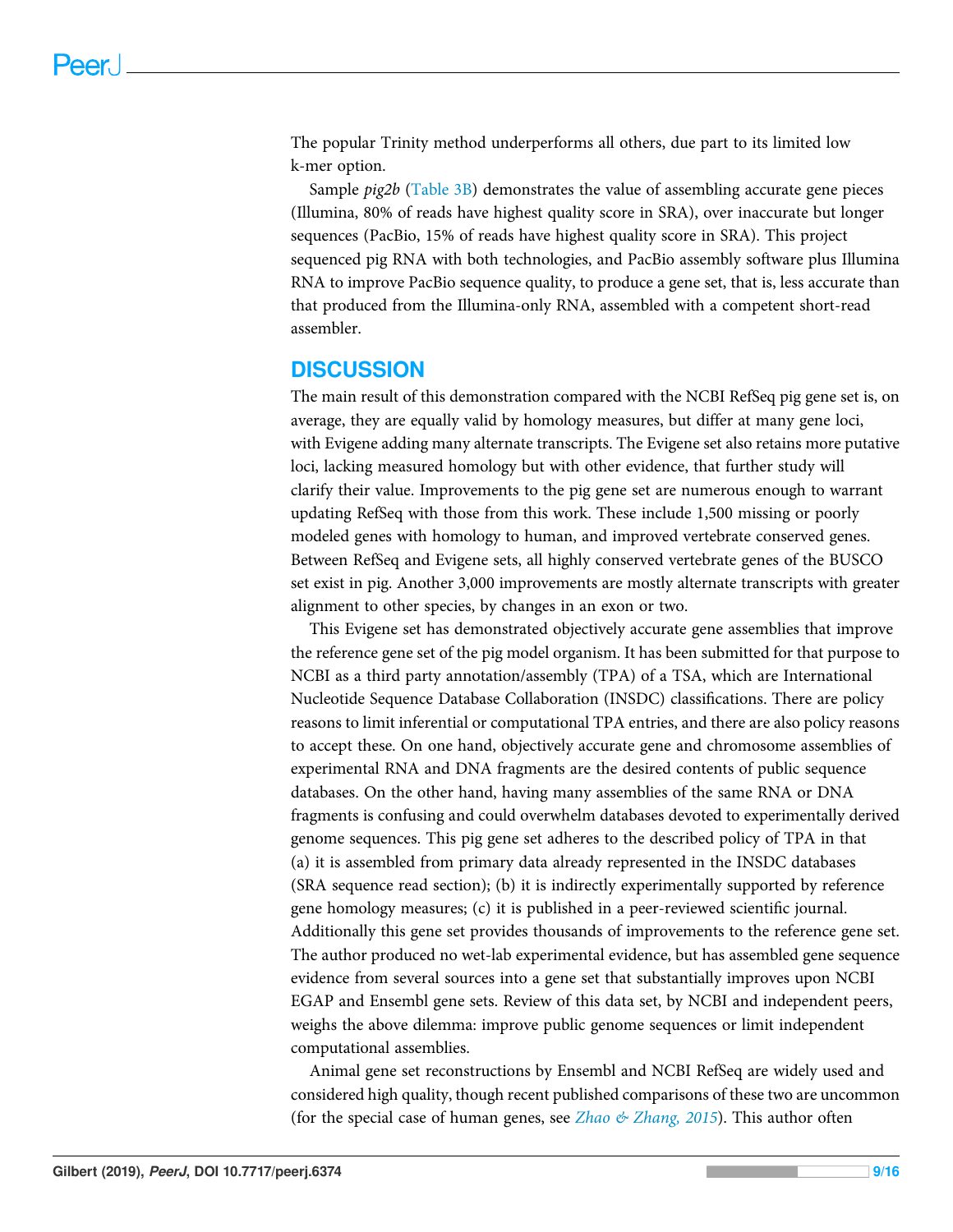<span id="page-9-0"></span>

| Table 4 Conserved genes in model animals, mis-modeled by three methods. |     |     |       |     |      |       |  |  |
|-------------------------------------------------------------------------|-----|-----|-------|-----|------|-------|--|--|
| Gene set                                                                | Pig | Cow | Mouse | Rat | Fish | Human |  |  |
| Evigene                                                                 | 18  | -   |       |     | 14   |       |  |  |
| <b>NCBI</b>                                                             | 19  | 22  |       | 24  | 25   |       |  |  |
| Ensembl                                                                 | 34  | 58  |       | 32  | 79   |       |  |  |

Notes:

Mis-model is Missing + Fragmented, calculated for 2,586 vertebrate conserved genes, as per [Table 2A](#page-5-0). Gene sets of year 2018 from NCBI, Ensembl, and two of Evigene are as listed in "Data and Software Citations."

compares NCBI and Ensembl genes when constructing Evigene models, observing that NCBI methods now commonly surpass those of Ensembl, as is found in these pig gene sets. [Table 4](#page-9-0) indicates this for reconstruction of conserved genes in five model animals, all with errors above the human set that are correctable (e.g., for pig NCBI+Evigene). The NCBI improvement is likely due in part to NCBI EGAP's more extensive use of RNA-seq and transcript assemblies, and use of transcript evidence-based exceptions to a rule that gene models must align fully to chromosome assemblies. Neither NCBI EGAP nor Ensembl produce de novo assemblies of RNA-seq. These projects, however, can and do use assembled transcripts from INSDC public databases. Evigene's de novo assembled genes can thus improve these other widely used gene sets.

Combining and selecting by evidence criteria the assemblies of several methods improves gene reconstruction to a higher level of accuracy. The individual methods return from 77% (Velvet) down to 50% (Trinity) of the best gene models, and a hybrid PacBio +Illumina assembly is intermediate at 66%. K-mer sizes are an important parameter, as noted by others: "smaller values of k collapse more repeats together, making the assembly graph more tangled. Larger values of k may fail to detect overlaps between reads, particularly in low coverage regions, making the graph more fragmented" (SPAdes, [Bankevich et al., 2012](#page-13-4)). Alternate isoforms of each gene, which share exons and differ in expression levels, are more accurately distinguished from other genes at large k-mer sizes (idba\_tran, [Peng et al., 2013](#page-14-8)). These results are consistent with multi-method reconstructions for arabidopsis, corn, zebrafish, mosquitos, and water fleas.

The main flaw in this Evigene pig set is incomplete reconstruction of many genes, especially longer ones. While this is not always a problem with RNA-only assemblies, it is a common one. Importantly, there does not appear to be a reliable method for improving gene assemblies identified as fragmentary, using de novo RNA assembly. While there are several methods that attempt to address this, those tested by the author are unreliable. A trial of rnaSPAdes to extend fragments did improve some genes, but not as many as the RNA data warrants.

A second flaw in EvidentialGene's method of classifying loci from self-referential alignment of coding sequences is that some paralogs are confused as alternate transcripts of the same locus. With high sequence identity, paralogs align to each other similarly to transcripts of one locus (a class termed "altpar" or "paralt"), though with mismatches that chromosome alignment can resolve. This has been measured at a rate of about 5% for reference gene sets of mouse and zebrafish, and 3% for arabidopsis; a smaller 0.5% portion of alternates at one locus are misclassified as paralog loci. Several de novo gene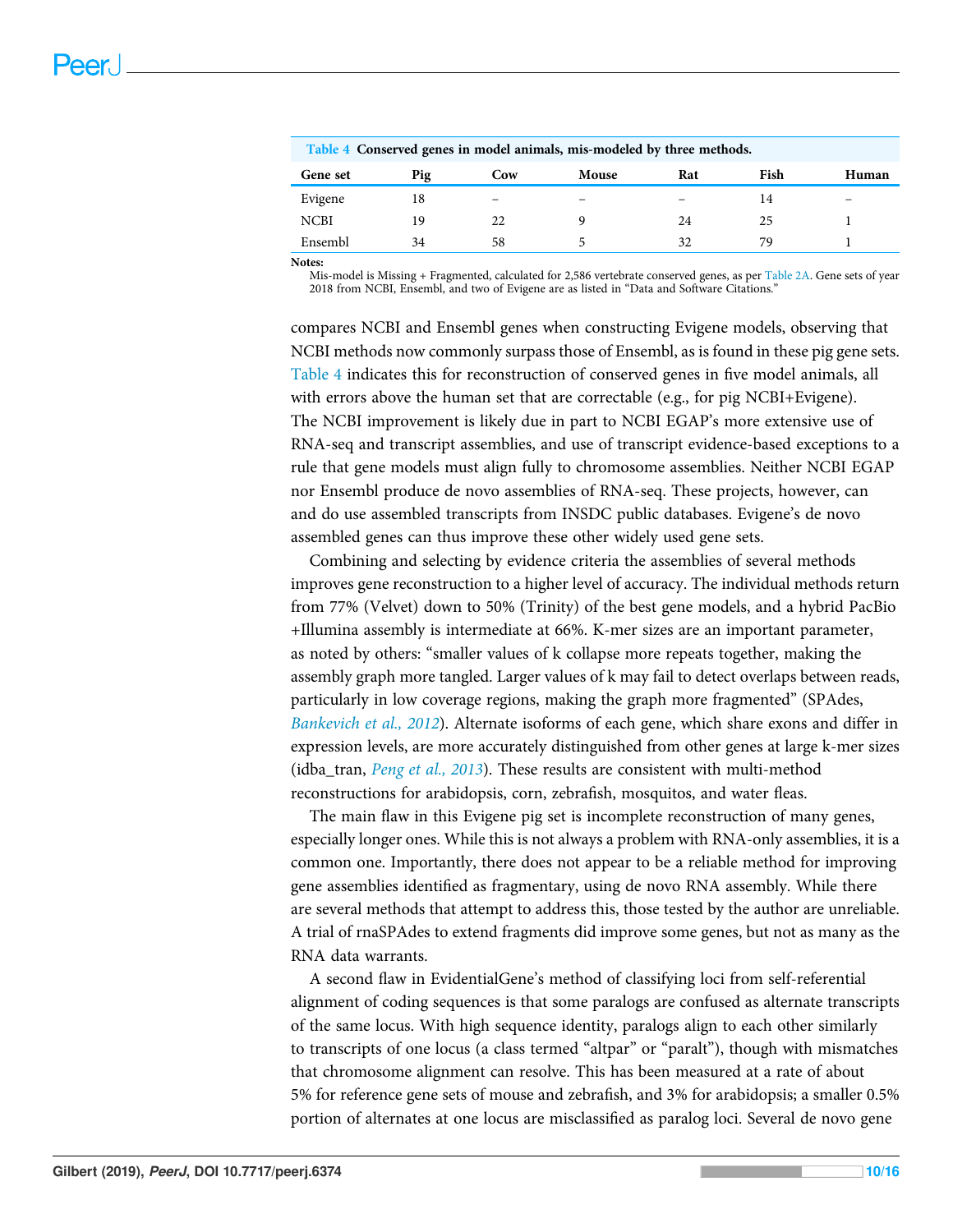assembly methods that classify loci have similar altpar confusion, as RNA-seq reads are often shared among paralogs as well as alternate transcripts. These altpar transcripts have not been resolved for this pig gene set, though it is an improvement in development.

This demonstration excluded the use of chromosomes and other species genes to assemble or extend assemblies. Both methods can be employed to advantage to reconstruct genes, where there are few errors in these additional evidences. An important reason to limit initial gene reconstruction to RNA-only assembly is to avoid compounding errors from several sources. This limited-palette reconstruction is validated with independent evidence from genomic DNA and other species sources; genes identified as mis-assembled, or missing, in such RNA-only sets can be improved with these other methods. Many discrepancies between RNA-only reconstruction and the other evidences are from flaws in chromosome assemblies or other species genes that can be identified with careful evaluations.

Gene transcripts from any source, such as EST and PacBio, may be added into SRA2Genes pipeline. Excluded from this reconstruction are the extensive public set of pig ESTs, and the PacBio+Illumina assembly from the same study as pig2b. These contribute a small number of improved transcripts not in this EvidentialGene set (8 missed human orthologs in ESTs, 12 EST, and 24 PacBio with significant improvements), and are used in the RefSeq set. However, as these are already in the public databases, this demonstration reconstruction adds no value to them.

While these gene data and paper were in review at repositories, [Zhao et al. \(2018\)](#page-15-8) pre-published a reconstruction of pig genes, with newly sampled proteomic and transcriptomic sequences. The authors provide public access to these under BioProject [PRJNA392949](https://www.ncbi.nlm.nih.gov/bioproject/?term=PRJNA392949) for SRA RNA-Seq, and a bioRxiv preprint with sequences of 3,703 novel protein isoforms. The experimental design of this work is well suited to gene set reconstruction, as it sampled 34 tissues of adult male, female and juvenile pigs. Unlike the samples winnowed from prior SRA entries by this author, each from a pig portion, this new work is comprehensive in collecting expressed and translated genes.

This pre-published gene set is compared to the same RefSeq gene set and chromosome assembly as this paper. In brief, of the 3,700 novel proteins, most align to other gene sets and chromosome assembly: 74% are contained in this paper's transcripts, 65% are contained in the RefSeq transcript set, and 61% are contained in the pig chromosome set, at 75% or greater alignment (protein to RNA/DNA aligned with tBLASTn). Nonetheless, most of these novel proteins do not have a protein equivalent in the gene sets: about 800 novel proteins align to Evigene proteins, and about 600 to RefSeq proteins. A main difference here lies in measures from RNA to protein, including new alternate transcripts and discrepancies in RNA to protein reconstruction, rather than in newly identified gene loci, and is beyond scope of this note to resolve. A rough draft with SRA2Genes of this recent RNA-Seq, assembling only well-expressed genes, contains about the same 74% of novel proteins as for this paper's set. An application suited to SRA2Genes is to update with these completely sampled pig genes, including depositing an improved version to Transcriptome Shotgun Assembly public database for further uses.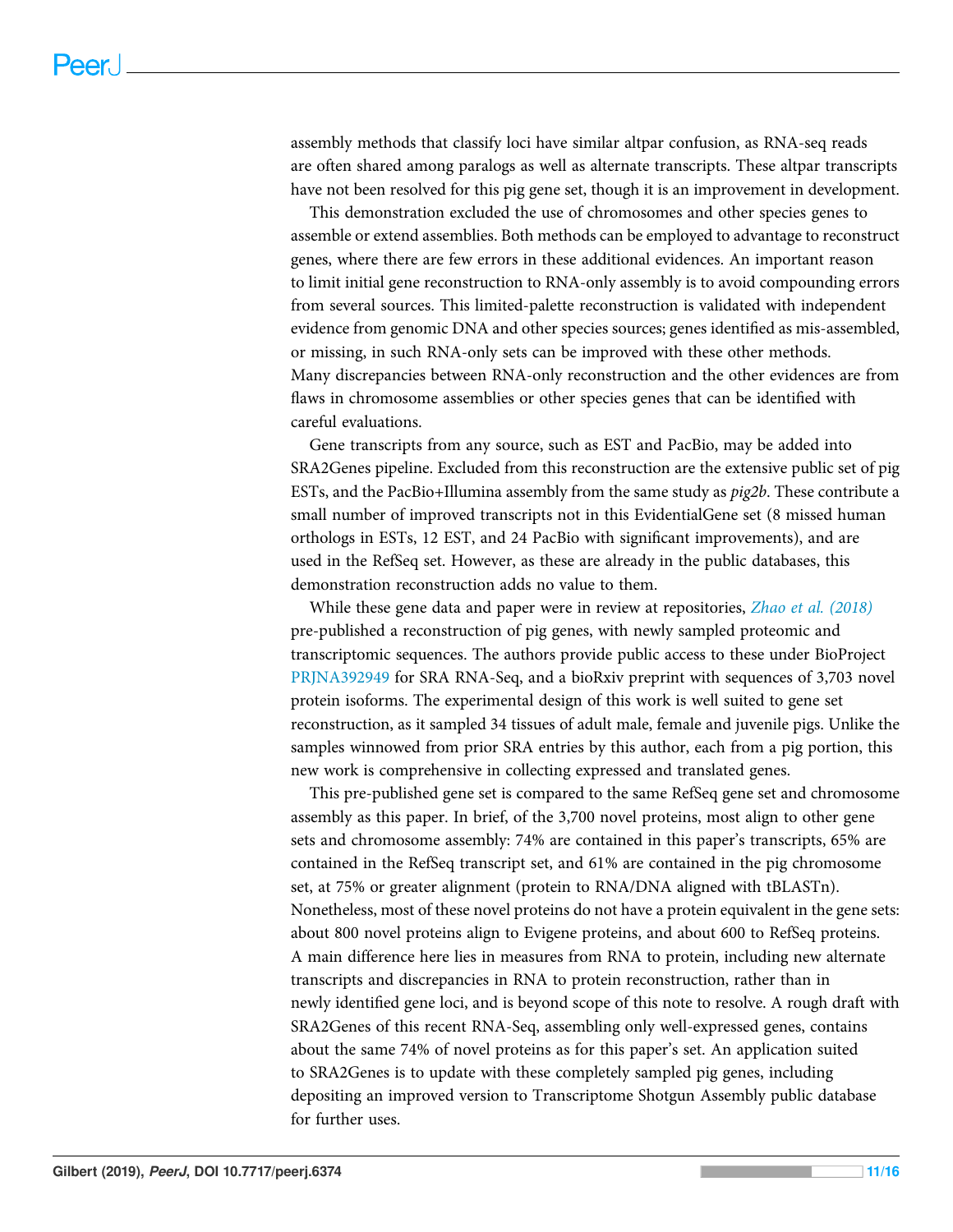# CONCLUSIONS

The SRA2Genes pipeline is demonstrated, for the pig model organism, as a reliable gene reconstruction method, useful to other projects and for improving public reference gene sets. The resulting complete transcriptome assembly of pig fills a void at public repositories. Reconstruction from RNA only provides independent gene evidence, free of errors and biases from chromosome assemblies and other species gene sets. Not only are the easy, well known ortholog genes reconstructed well, but harder gene problems of alternate transcripts, paralogs, and complex structured genes are usually more complete with EvidentialGene methods.

#### DATA AND SOFTWARE CITATIONS

NCBI pig gene set used in comparison, from [ftp://ftp.ncbi.nlm.nih.gov/refseq/S\\_scrofa/](ftp://ftp.ncbi.nlm.nih.gov/refseq/S_scrofa/mRNA_Prot/pig.1.rna.gbff.gz) [mRNA\\_Prot/pig.1.rna.gbff.gz,](ftp://ftp.ncbi.nlm.nih.gov/refseq/S_scrofa/mRNA_Prot/pig.1.rna.gbff.gz) accessed on 27 Apr 2018.

Ensembl pig gene set used in comparison, from [ftp://ftp.ensembl.org/pub/release-93/](ftp://ftp.ensembl.org/pub/release-93/sus_scrofa/pep/Sus_scrofa.Sscrofa11.1.pep.all.fa.gz) [sus\\_scrofa/pep/Sus\\_scrofa.Sscrofa11.1.pep.all.fa.gz](ftp://ftp.ensembl.org/pub/release-93/sus_scrofa/pep/Sus_scrofa.Sscrofa11.1.pep.all.fa.gz), accessed on 28 Jul 2018.

NCBI RefSeq pig chromosome assembly Sscrofa11.1, accession: [GCF\\_000003025.6,](https://www.ncbi.nlm.nih.gov/assembly/GCF_000003025.6/) dated 2017-2-7, is used for chromosome mapping.

NCBI RefSeq gene sets used as reference genes are H\_sapiens, M\_musculus, B\_taurus, and D\_rerio, accessed at same location and date as pig genes. Ensembl gene sets for comparison of same species and date are from <ftp://ftp.ensembl.org/pub/release-93/{species}/pep/>.

Evigene zebrafish (D\_rerio) gene set is at <http://hdl.handle.net/2022/22652> (IUScholarWorks)

RNA data sources with NCBI BioProject ID are

SRA data pig1a: [PRJNA416432](https://www.ncbi.nlm.nih.gov/bioproject/?term=PRJNA416432) (China Agricultural University),

SRA data pig2b: [PRJNA353772](https://www.ncbi.nlm.nih.gov/bioproject/?term=PRJNA353772) (Iowa State University, USDA-ARS),

SRA data pig3c: [PRJEB8784](https://www.ncbi.nlm.nih.gov/bioproject/?term=PRJEB8784) (Univ. Illinois),

SRA data pig4e: [PRJNA255281](https://www.ncbi.nlm.nih.gov/bioproject/?term=PRJNA255281) (Jiangxi Agricultural University, Nanchang, China).

RNA data query for the pig used to select these four, at <http://www.ncbi.nlm.nih.gov/sra> query=(("biomol transcript"[Properties]) AND "platform illumina"[Properties]) AND "library layout paired"[Properties] AND "Sus scrofa"[Organism]

RNA long-read SRA query for the comparison data set of [Table 3B:](#page-7-0) query=((("biomol transcript"[Properties]) AND "platform pacbio smrt"[Properties])) AND "Sus scrofa"[Organism]

The SRA read table of these data sets is the starting point for SRA2Genes, and provided at <http://eugenes.org/EvidentialGene/vertebrates/pig/pig18evigene/>

Expressed sequences of the pig from dbEST, by Sanger and 454 sequencing (max length 900 bases), from projects reported in PubMedID:14681463, dbEST n = 304,418, and PubMedID: 17407547, dbEST n = 716,260.

Vertebrate conserved single-copy genes, of OrthoDB v9 ([http://www.orthodb.org\)](http://www.orthodb.org), BUSCO.py software, with hmmer (v3.1, <http://hmmer.org/>) ([Waterhouse et al. 2013](#page-15-9), [Simao et al., 2015](#page-15-2)).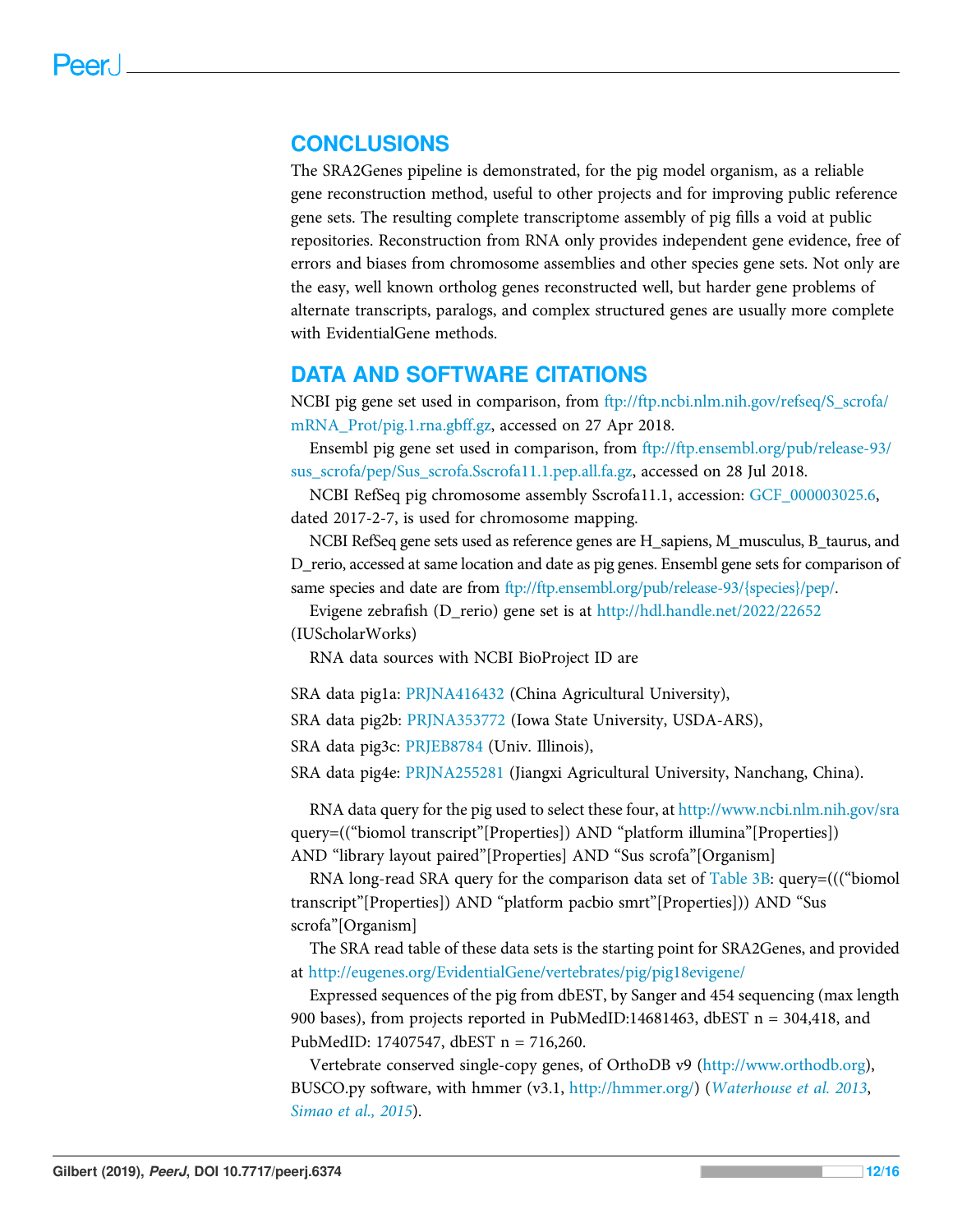Software components of EvidentialGene SRA2Genes:

fastq-dump, of sratoolkit281, <https://www.ncbi.nlm.nih.gov/sra/docs/toolkitsoft/> blastn, blastp of <https://blast.ncbi.nlm.nih.gov/> ([Altschul et al., 1990](#page-13-6)) vecscreen at <http://ncbi.nlm.nih.gov/tools/vecscreen/> and tbl2asn at <http://ncbi.nlm.nih.gov/genbank/tbl2asn2/> fastanrdb, of exonerate, [https://www.ebi.ac.uk/about/vertebrate-genomics/software/](https://www.ebi.ac.uk/about/vertebrate-genomics/software/exonerate) [exonerate](https://www.ebi.ac.uk/about/vertebrate-genomics/software/exonerate) ([Slater & Birney, 2005](#page-15-10)) cd-hit, cd-hit-est, of <https://github.com/weizhongli/cdhit/> ([Li & Godzik, 2006](#page-14-9)) normalize-by-median.py, of khmer, <https://github.com/ged-lab/khmer> ([Crusoe et al., 2015](#page-13-5)) velvet, oases of velvet1210 assembler, <https://www.ebi.ac.uk/~zerbino/oases/> ([Schulz et al., 2012](#page-14-7)) idba\_tran, of idba assembler, <https://code.google.com/archive/p/hku-idba/downloads/> ([Peng et al., 2013](#page-14-8)) SOAPdenovo-Trans, <http://soap.genomics.org.cn/SOAPdenovo-Trans.html> ([Xie et al., 2013](#page-15-5)) Trinity, of trinityrnaseq assembler, <https://github.com/trinityrnaseq/trinityrnaseq> ([Grabherr et al., 2011](#page-14-4)) rnaSPAdes, of SPAdes assembler, <http://cab.spbu.ru/software/spades/> ([Bankevich et al., 2012](#page-13-4))

International Nucleotide Sequence Database Collaboration policy documents pertaining to these data:

About TSA, <https://www.ncbi.nlm.nih.gov/genbank/TSA> About TPA, <https://www.ncbi.nlm.nih.gov/genbank/TPA> TPA FAQ, <https://www.ncbi.nlm.nih.gov/genbank/tpafaq> TPA-Inferential, <https://www.ncbi.nlm.nih.gov/genbank/TPA-Inf>.

# ACKNOWLEDGEMENTS

XSEDE/TeraGrid shared computational resources, for a decade of development and implementation, Award# MCB100147, to Genome Informatics for Animals and Plants, D.G. Gilbert. IUScholarWorks staff, including Richard Higgins, for providing a permanent open-access repository of EvidentialGene animal and plant gene sets. NCBI GenBank submissions staff is thanked for reviewing effort to deposit TPA/TSA gene data sets.

# <span id="page-12-0"></span>ADDITIONAL INFORMATION AND DECLARATIONS

#### Funding

The author received no funding for this work.

#### Competing Interests

The authors declare that they have no competing interests.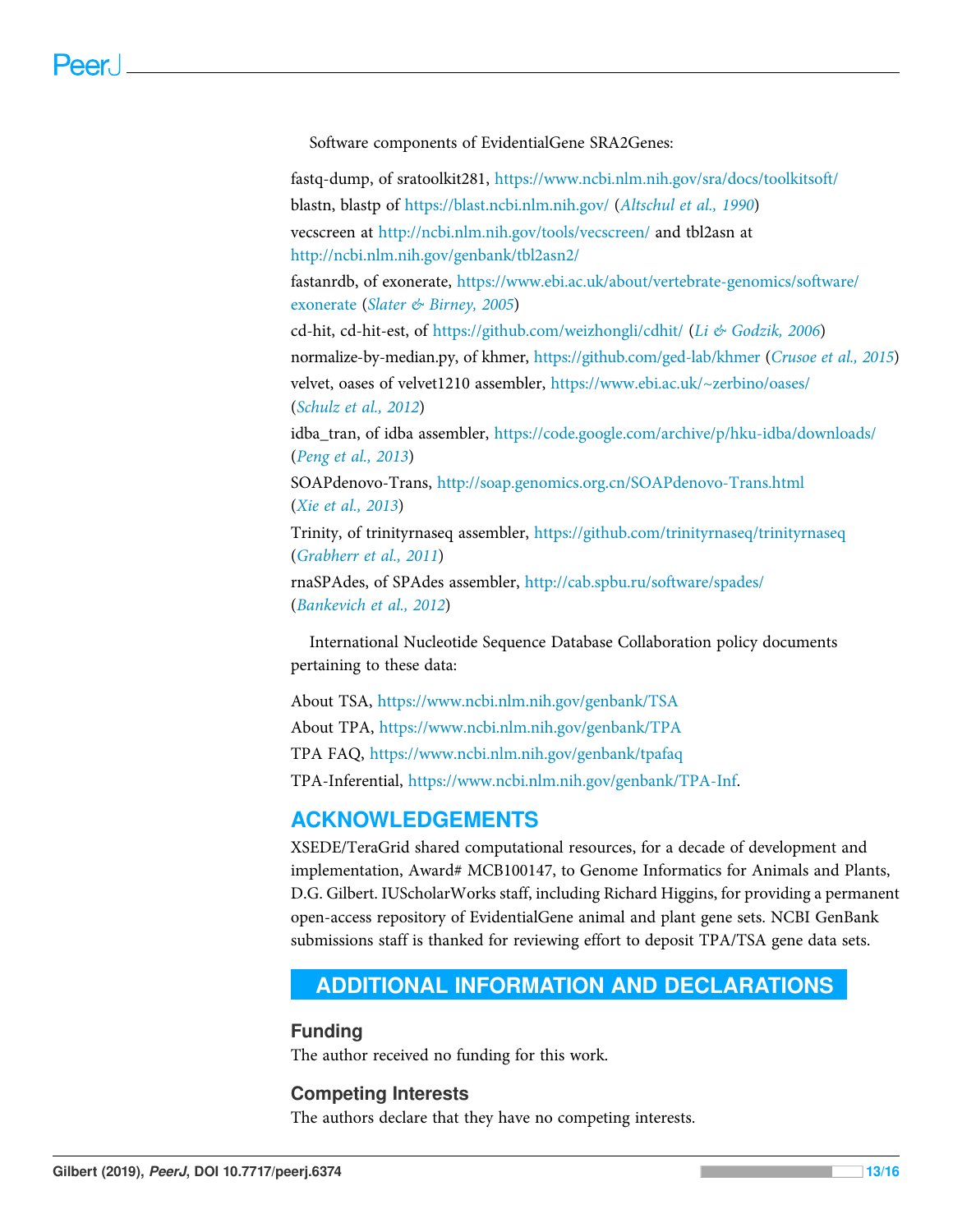#### Author Contributions

 Donald G. Gilbert conceived and designed the experiments, performed the experiments, analyzed the data, contributed reagents/materials/analysis tools, prepared figures and/or tables, authored or reviewed drafts of the paper, approved the final draft, all other.

#### Data Availability

The following information was supplied regarding data availability:

An open access, persistent repository of this annotated pig gene data set is at IUScholarWorks: [DOI 10.5967/K8DZ06G3](http://dx.doi.org/10.5967/K8DZ06G3).

The Transcriptome Shotgun Assembly accession is DQIR01000000 at DDBJ/EMBL/ GenBank, BioProject [PRJNA480168,](https://www.ncbi.nlm.nih.gov/bioproject/?term=PRJNA480168) for these annotated transcript sequences;

Data and software are also at [https://sourceforge.net/projects/evidentialgene/](https://sourceforge.net/projects/evidentialgene/files/evigene_pig_susscr2018/)files/evigene\_ [pig\\_susscr2018/](https://sourceforge.net/projects/evidentialgene/files/evigene_pig_susscr2018/) and <http://eugenes.org/EvidentialGene/vertebrates/pig/pig18evigene/>.

#### Supplemental Information

Supplemental information for this article can be found online at [http://dx.doi.org/10.7717/](http://dx.doi.org/10.7717/peerj.6374#supplemental-information) [peerj.6374#supplemental-information](http://dx.doi.org/10.7717/peerj.6374#supplemental-information).

#### <span id="page-13-6"></span>**REFERENCES**

- Altschul SF, Gish W, Miller W, Myers EW, Lipman DJ. 1990. Basic local alignment search tool. Journal of Molecular Biology 215(3):403–410 [DOI 10.1016/S0022-2836\(05\)80360-2.](http://dx.doi.org/10.1016/S0022-2836(05)80360-2)
- <span id="page-13-4"></span>Bankevich A, Nurk S, Antipov D, Gurevich AA, Dvorkin M, Kulikov AS, Lesin VM, Nikolenko SI, Pham S, Prjibelski AD, Pyshkin AV, Sirotkin AV, Vyahhi M, Tesler G, Alekseyev MA, Pevzner PA. 2012. SPAdes: a new genome assembly algorithm and its applications to single-cell sequencing. Journal of Computational Biology 19(5):455–477 [DOI 10.1089/cmb.2012.0021.](http://dx.doi.org/10.1089/cmb.2012.0021)
- <span id="page-13-5"></span>Crusoe MR, Alameldin HF, Awad S, Boucher E, Caldwell A, Cartwright R, Charbonneau A, Constantinides B, Edvenson G, Fay S, Fenton J, Fenzl T, Fish J, Garcia-Gutierrez L, Garland P, Gluck J, Gonzalez I, Guermond S, Guo J, Gupta A, Herr JR, Howe A, Hyer A, Harpfer A, Irber L, Kidd R, Lin D, Lippi J, Mansour T, McA'Nulty P, McDonald E, Mizzi J, Murray KD, Nahum JR, Nanlohy K, Nederbragt AJ, Ortiz-Zuazaga H, Ory J, Pell J, Pepe-Ranney C, Russ ZN, Schwarz E, Scott C, Seaman J, Sievert S, Simpson J, Skennerton CT, Spencer J, Srinivasan R, Standage D, Stapleton JA, Steinman SR, Stein J, Taylor B, Trimble W, Wiencko HL, Wright M, Wyss B, Zhang Q, zyme E, Brown CT. 2015. The khmer software package: enabling efficient nucleotide sequence analysis. F1000Research 4:900 [DOI 10.12688/f1000research.6924.1.](http://dx.doi.org/10.12688/f1000research.6924.1)
- <span id="page-13-3"></span>Curwen V, Eyras E, Andrews TD, Clarke L, Mongin E, Searle SMJ, Clamp M. 2004. The ensembl automatic gene annotation system. Genome Research 14(54):942–950 [DOI 10.1101/gr.1858004.](http://dx.doi.org/10.1101/gr.1858004)
- <span id="page-13-0"></span>Gilbert D. 2012. Perfect arthropod genes constructed with gigabases of rna. 6th annual arthropod genomics symposium. Kansas State U. F1000Research 5:1696 [DOI 10.7490/f1000research.1112595.1.](http://dx.doi.org/10.7490/f1000research.1112595.1)
- <span id="page-13-1"></span>Gilbert D. 2013. Gene-omes built from mRNA seq not genome DNA. 7th annual arthropod genomics symposium. Notre Dame. F1000Research 5:1695 [DOI 10.7490/f1000research.1112594.1.](http://dx.doi.org/10.7490/f1000research.1112594.1)
- <span id="page-13-2"></span>Gilbert D. 2016. Accurate & complete gene construction with EvidentialGene. Galaxy Community Conference 2016, Bloomington IN. F1000Research 5:1567 [DOI 10.7490/f1000research.1112467.1.](http://dx.doi.org/10.7490/f1000research.1112467.1)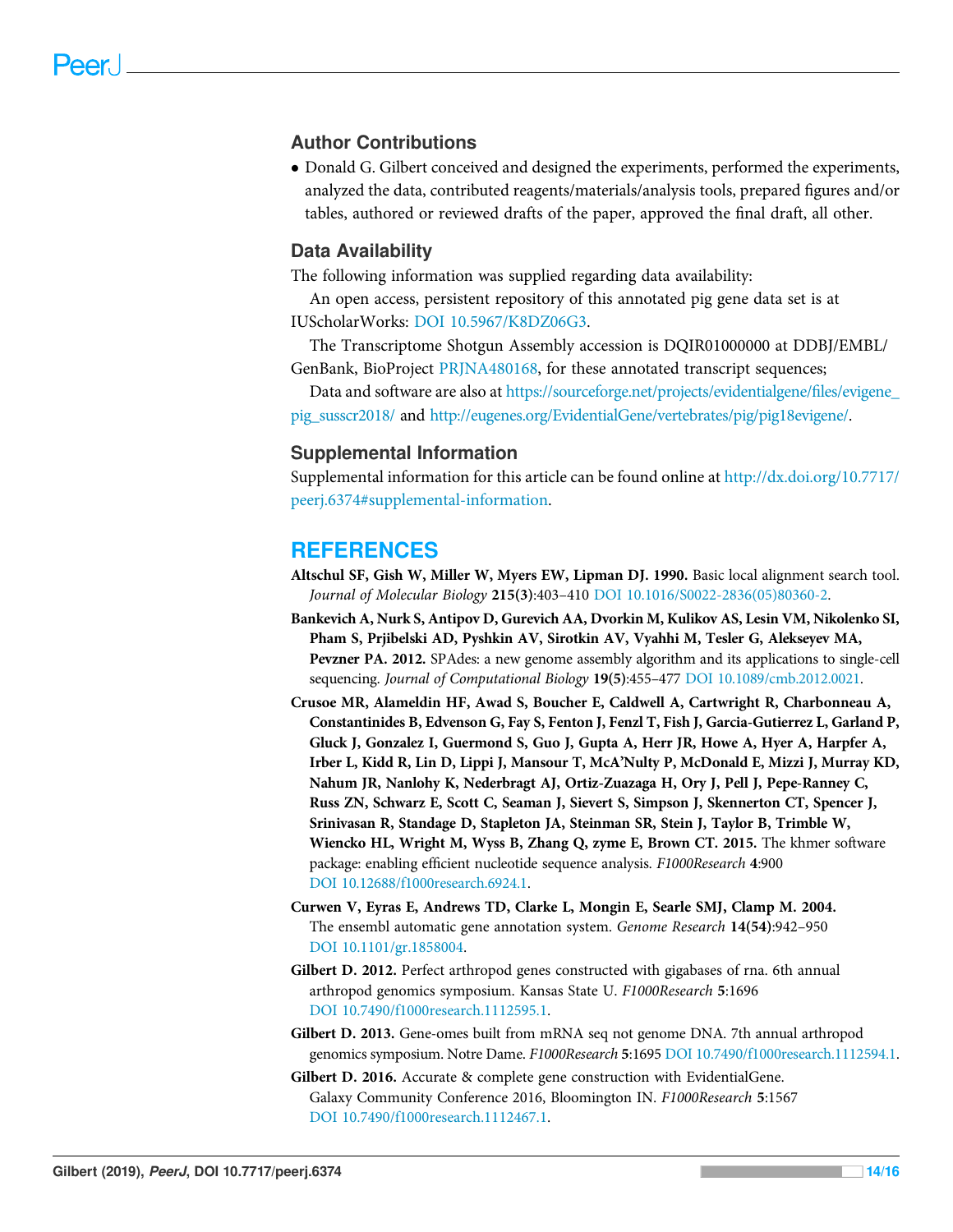- <span id="page-14-2"></span>Gilbert D. 2017. Animal and Plant gene set reconstructions with EvidentialGene. Available at [http://arthropods.eugenes.org/EvidentialGene/about/evigene\\_plantsanimals\\_2017sum.html](http://arthropods.eugenes.org/EvidentialGene/about/evigene_plantsanimals_2017sum.html).
- <span id="page-14-0"></span>Goldfeder RL, Priest JR, Zook JM, Grove ME, Waggott D, Wheeler MT, Salit M, Ashley EA. 2016. Medical implications of technical accuracy in genome sequencing. Genome Medicine 8:24 [DOI 10.1186/s13073-016-0269-0](http://dx.doi.org/10.1186/s13073-016-0269-0).
- <span id="page-14-4"></span>Grabherr MG, Haas BJ, Yassour M, Levin JZ, Thompson DA, Amit I, Adiconis X, Fan L, Raychowdhury R, Zeng Q, Chen Z, Mauceli E, Hacohen N, Gnirke A, Rhind N, di Palma F, Birren BW, Nusbaum C, Lindblad-Toh K, Friedman N, Regev A. 2011. Full-length transcriptome assembly from RNA-Seq data without a reference genome. Nature Biotechnology 29(7):644–652 [DOI 10.1038/nbt.1883](http://dx.doi.org/10.1038/nbt.1883).
- <span id="page-14-1"></span>Groenen MAM, Archibald AL, Uenishi H, Tuggle CK, Takeuchi Y, Rothschild MF, Rogel-Gaillard C, Park C, Milan D, Megens HJ, Li S, Larkin DM, Kim H, Frantz LA, Caccamo M, Ahn H, Aken BL, Anselmo A, Anthon C, Auvil L, Badaoui B, Beattie CW, Bendixen C, Berman D, Blecha F, Blomberg J, Bolund L, Bosse M, Botti S, Bujie Z, Bystrom M, Capitanu B, Carvalho-Silva D, Chardon P, Chen C, Cheng R, Choi SH, Chow W, Clark RC, Clee C, Crooijmans RP, Dawson HD, Dehais P, De Sapio F, Dibbits B, Drou N, Du ZQ, Eversole K, Fadista J, Fairley S, Faraut T, Faulkner GJ, Fowler KE, Fredholm M, Fritz E, Gilbert JG, Giuffra E, Gorodkin J, Griffin DK, Harrow JL, Hayward A, Howe K, Hu ZL, Humphray SJ, Hunt T, Hornshøj H, Jeon JT, Jern P, Jones M, Jurka J, Kanamori H, Kapetanovic R, Kim J, Kim JH, Kim KW, Kim TH, Larson G, Lee K, Lee KT, Leggett R, Lewin HA, Li Y, Liu W, Loveland JE, Lu Y, Lunney JK, Ma J, Madsen O, Mann K, Matthews L, McLaren S, Morozumi T, Murtaugh MP, Narayan J, Nguyen DT, Ni P, Oh SJ, Onteru S, Panitz F, Park EW, Park HS, Pascal G, Paudel Y, Perez-Enciso M, Ramirez-Gonzalez R, Reecy JM, Rodriguez-Zas S, Rohrer GA, Rund L, Sang Y, Schachtschneider K, Schraiber JG, Schwartz J, Scobie L, Scott C, Searle S, Servin B, Southey BR, Sperber G, Stadler P, Sweedler JV, Tafer H, Thomsen B, Wali R, Wang J, Wang J, White S, Xu X, Yerle M, Zhang G, Zhang J, Zhang J, Zhao S, Rogers J, Churcher C, Schook LB. 2012. Analyses of pig genomes provide insight into porcine demography and evolution. Nature 491(7424):393–398 [DOI 10.1038/nature11622.](http://dx.doi.org/10.1038/nature11622)
- <span id="page-14-3"></span>Holt C, Yandell M. 2011. MAKER2: an annotation pipeline and genome-database management tool for second-generation genome projects. BMC Bioinformatics 12(1):491 [DOI 10.1186/1471-2105-12-491.](http://dx.doi.org/10.1186/1471-2105-12-491)
- <span id="page-14-9"></span>Li W, Godzik A. 2006. Cd-hit: a fast program for clustering and comparing large sets of protein or nucleotide sequences. Bioinformatics 22(13):1658–1659 [DOI 10.1093/bioinformatics/btl158](http://dx.doi.org/10.1093/bioinformatics/btl158).
- <span id="page-14-6"></span>Mamrot J, Legaie R, Ellery SJ, Wilson T, Seemann T, Powell DR, Gardner DK, Walker DW, Temple-Smith P, Papenfuss AT, Dickinson H. 2017. De novo transcriptome assembly for the spiny mouse (Acomys cahirinus). Scientific Reports 7(1):8996 [DOI 10.1038/s41598-017-09334-7](http://dx.doi.org/10.1038/s41598-017-09334-7).
- <span id="page-14-5"></span>Nakasugi K, Crowhurst R, Bally J, Waterhouse P. 2014. Combining transcriptome assemblies from multiple de novo assemblers in the allo-tetraploid plant Nicotiana benthamiana. PLOS ONE 9(3):e91776 [DOI 10.1371/journal.pone.0091776](http://dx.doi.org/10.1371/journal.pone.0091776).
- <span id="page-14-8"></span>Peng Y, Leung HCM, Yiu S-M, Lv M-J, Zhu X-G, Chin FY. 2013. IDBA-tran: a more robust de novo de Bruijn graph assembler for transcriptomes with uneven expression levels. Bioinformatics 29(13):i326–i334 [DOI 10.1093/bioinformatics/btt219](http://dx.doi.org/10.1093/bioinformatics/btt219).
- <span id="page-14-7"></span>Schulz MH, Zerbino DR, Vingron M, Birney E. 2012. Oases: Robust de novo RNA-seq assembly across the dynamic range of expression levels. Bioinformatics 28(8):1086–1092 [DOI 10.1093/bioinformatics/bts094](http://dx.doi.org/10.1093/bioinformatics/bts094).